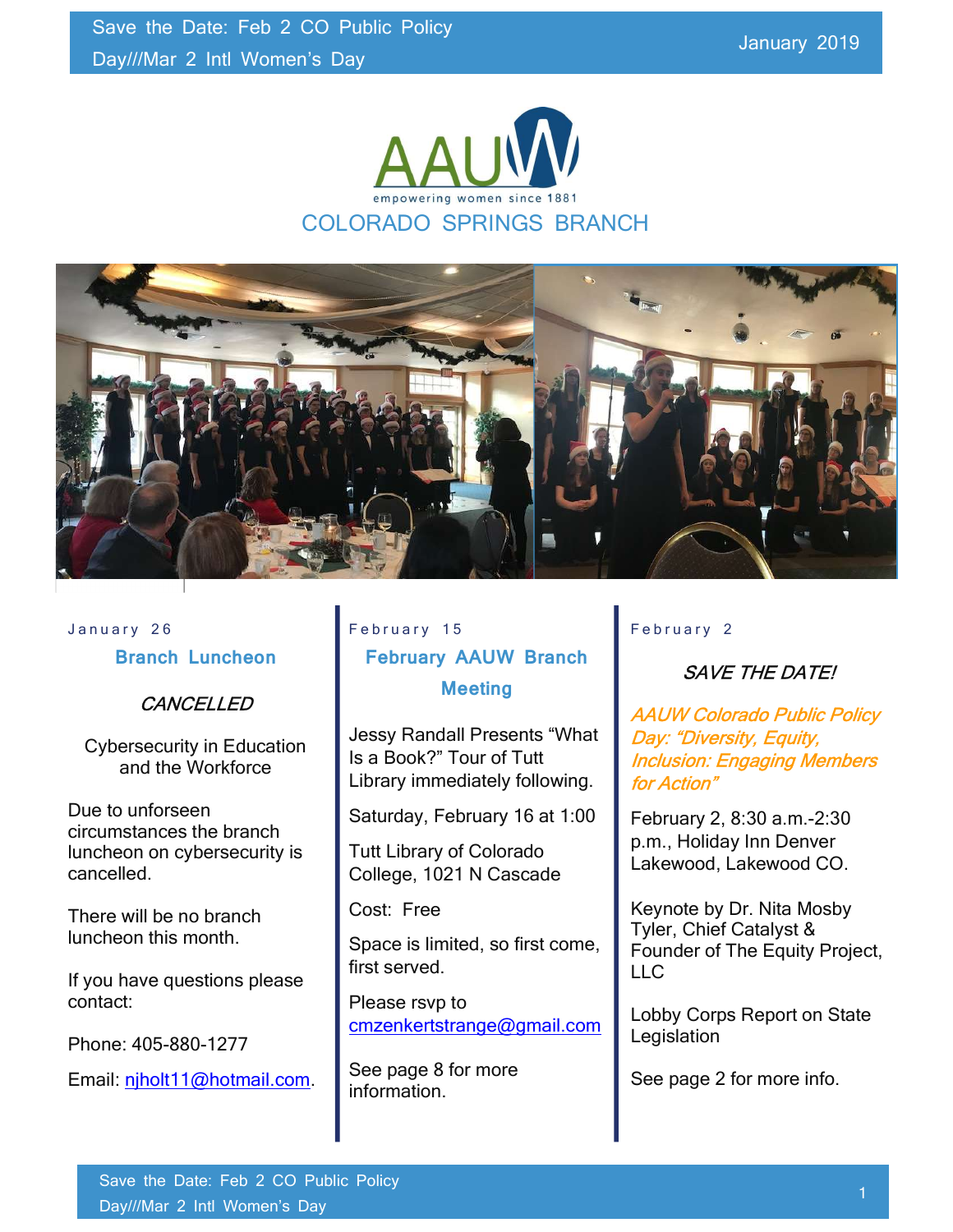### PRESIDENT'S MESSAGE

A new year is full of promise. It is a time to set goals for the future and reflect on the past. Our AAUW Branch works on a fiscal year of July 1 to June 30, so our year is only half over. The first half of our year has more than met expectations because of the hard work of our members and the board.

It is disappointing that we had to cancel the January branch meeting with the National Cybersecurity Center as our program, but there are many wonderful branch programs scheduled for the rest of the year. The details of the February 16th meeting at the Tutt Library on the Colorado College Campus are in this newsletter.

We want to welcome our new Public Policy Director Audrey McGuire.

February 2, is the State Public Policy meeting at the Holiday Inn in Lakewood. Go to the State website aauw-co.aauw.net for the details and registration. The cost is \$45.00 and the deadline is Monday, January 28<sup>th</sup>. We are putting together some car pools, so please contact me if you are interested in carpooling or have any other questions about this event. My email is njholt11@hotmail.com. Call or text me at 405-880-1277.

Best wishes in the New Year, **Nancy** 

## 2018-2019 AAUW Board

2018-2019 Executive Committee/Elected Officers President: Nancy Holt

President Elect: Kathryn Olson Treasurer: Jeanne Howard Secretary: Pam Maier Vice Presidents of Community Programs: Paula Munger & Janet Friedberg Vice President of Membership: Melanie Hudson Vice Presidents of Programs: Pip Bodkin Sally Metzger

Appointed Board Members Assistants to the Board AAUW Funds Chair: Candy Crumb Hospitality Chair: Nedra Engelson Branch Fundraising Chair: Elizabeth Leslie **Archivist: Eunice Ciaccio** Communications Director: Kathy Tapia-Griego Directory Editor: Chris Toth Interest Group Coordinators: Vacant Mewsletter Editor: Laura Gross<br>
Local Scholarship Chair: Char Gagne<br>
State & National By-Laws Liaise Public Policy Director: Audrey McGuire Crumb

State & National By-Laws Liaison: Candy Virtual Communications Coordinator: Brenda Wolfe Web Site Administrator: Pauleta Terven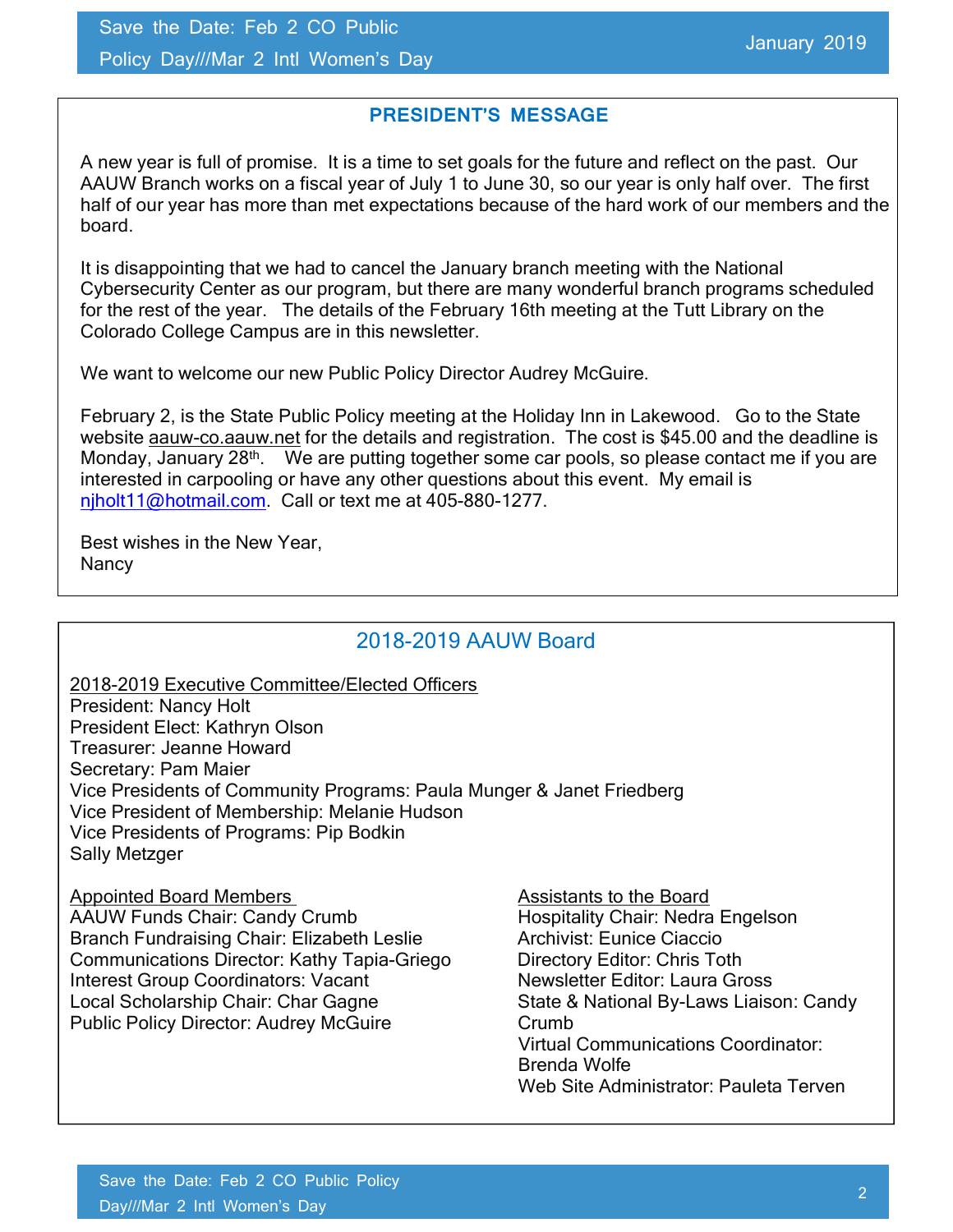# Southwest Studies Holiday Party

SW Studies women arrived at Posada del Sol clubhouse, hosted by Jan Zellmer, resident of the community, greeted at the door, given a fancy nametag, directed to the tree to place their exchange gifts and then to the bar. Tended by Salinda Kuzma and Frieda Dunlap, they were offered their choice of "Western Mules" aka Moscow Mules, sarsaparilla, ginger beer or water.

Once they received their drinks, they turned to join the group where Nancy Winston had transformed the rooms into a Western Holiday setting. The magic of the West emerged with bandana table covers, antique western hardware; horseshoes, wagon wheel, saddle, antique hardware. Attendees dressed up in festive western attire, gathered in circles, and animated conversations filled every available space in the room. Jean Little laid out a spread fit for a chuck wagon gathering, catered by Rudy's Barbeque.

Following lunch, we gathered around the tree and exchanged/stole an amazing array of Western Christmas gifts. The biggest hits of the exchange were the two Cowboy Nutcrackers brought by two different members, each stolen until they were "retired". Holiday cheer and AAUW camaraderie and good cheer in anticipation of our Wild West: From a Woman's Perspective theme for the upcoming year.





## A Huge Branch Thank You! From Elizabeth Leslie

 As 2018 comes to the end, I want to let everybody know how thankful and grateful I am for each of you! The Silent Auction on Author's Day sent the strong message that the Branch is truly dedicated to supporting women with scholarship money for their education! The Silent Auction and Door Prizes yielded \$4337 this year and featured 82 items, donated by our members or contacts of our members, including the door prizes. We sold all but a few items.

 Thank you to every member, all the Interest Groups, the Author's Day committee and each contributor. The sale included experiences, fine art, Country Club amenities and hand-made items, and nearly everybody could find something!

 A special thank you to Eunice, Lois, Pip, Jean, Frieda, Ginger and Kathryn Leslie for being on the Fundraising Committee! I really appreciate your time and talents that led to our success!

 It is clear we are all dedicated to extending a hand up to the women in Colorado Springs through our Scholarship Fund. I have such gratitude for all the effort of time and money each of you put forth for our new record high for the Branch! Happy New Year!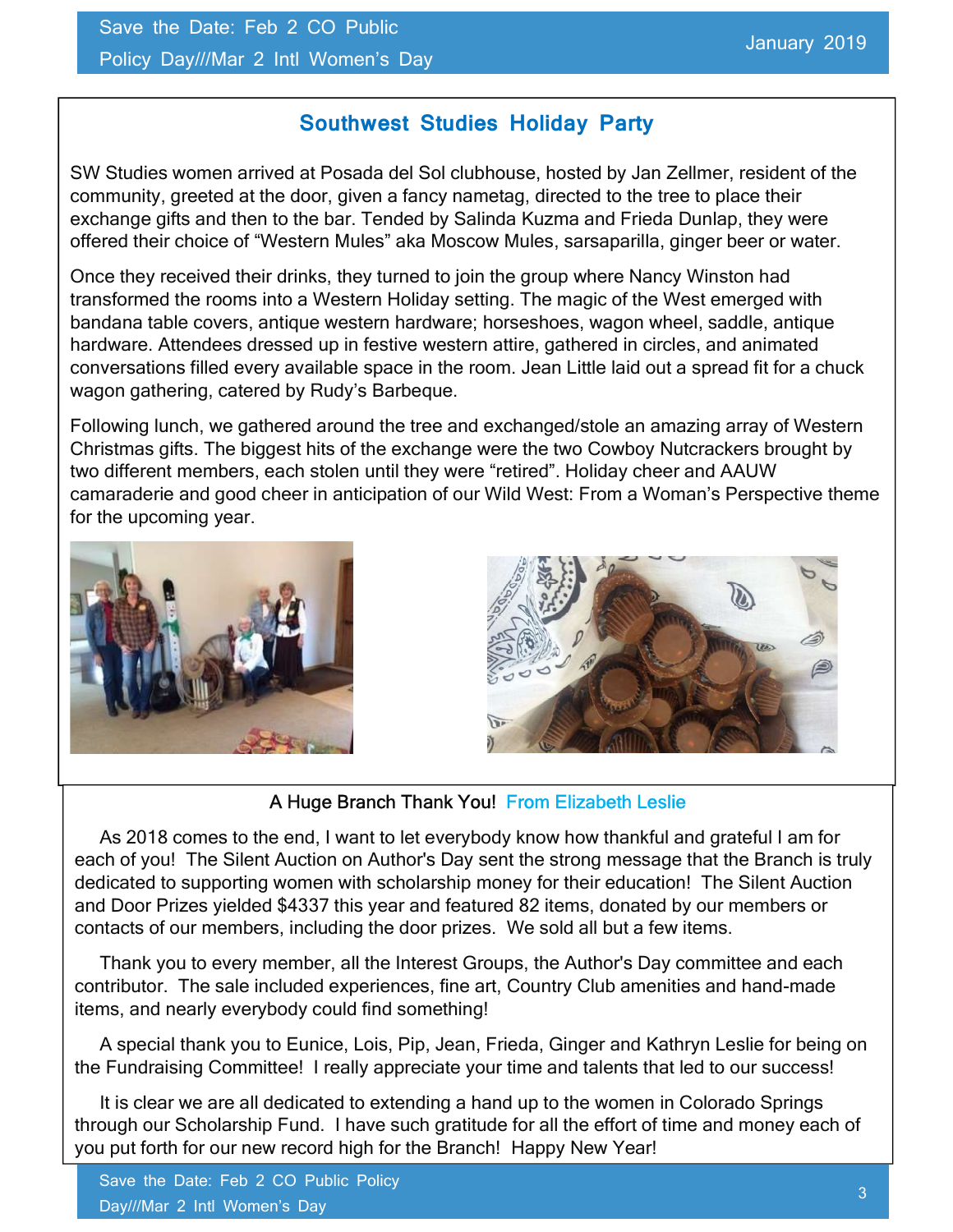#### New Interest Group - History of Jazz

When: 2nd Tuesday afternoons from 1:30 - 2:30 pm. (except Jan. 2019)

Dates: 1/15, 2/12, 3/12, 4/9, 5/14 (5-months)

Location: Piano Warehouse, 120 W. Cucharras St. January 15th, Penrose Library (downtown), the Penrose Aspen room. February 12, The Tim Gill Center, our PBS Branch.

Leader: Dr. Abe Minzer

AAUW contact: Kathy Olson, kathrynlolson@msn.com (for reservations)

Textbook: "Jazz" by Scott Deveaux and Gary Giddins, written in 2009. This early edition is available at Amazon, starting at \$5.00 for used good condition, with many copies available for \$10, \$20. The second edition came out in 2015, ranges from \$55- 140.

Abe Minzer earned a master's degree in Piano Performance from the Peabody Conservatory, a doctorate in music at West Virginia University, and has taught at Goucher College in Baltimore, MD. He plays concerts throughout the US and has appeared as soloist in Beethoven's Piano Concerto No. 4 in G Major with the Pittsburgh Symphony. Abe Minzer teaches piano, music history and music theory at University of Colorado at Colorado Springs. Also, Dr. Minzer is on the faculty at Pikes Peak Community College where he teaches Private Piano, Group Piano, Music Theory, serves as staff pianist/accompanist, and is head of the Piano Department. Dr. Abe Minzer often performs works of living composers, including world premieres of compositions by Sylvia Hazlerig, Jorge Cardoso, Jim Bosse and Ofer Ben-Amots. For more information on Abe Minzer - CDs, samples, reviews and comments, please visit: http://abeminzer.com

#### SCRIP CARDS

Thank you grocery card users. Our fall rebate from Kings Soopers was \$350. Looking forward for a lucrative winter rebate from both Kings Soopers and Safeway for our contribution to local scholarship and AAUW Funds.

I have reloadable cards on hand, so call me with your order. I will be glad to help. Remember you will be helping Local Scholarship, LAF, and the Judith Sanderson Fellowship.

Candy Crumb 633-9917 AAUW Fund Director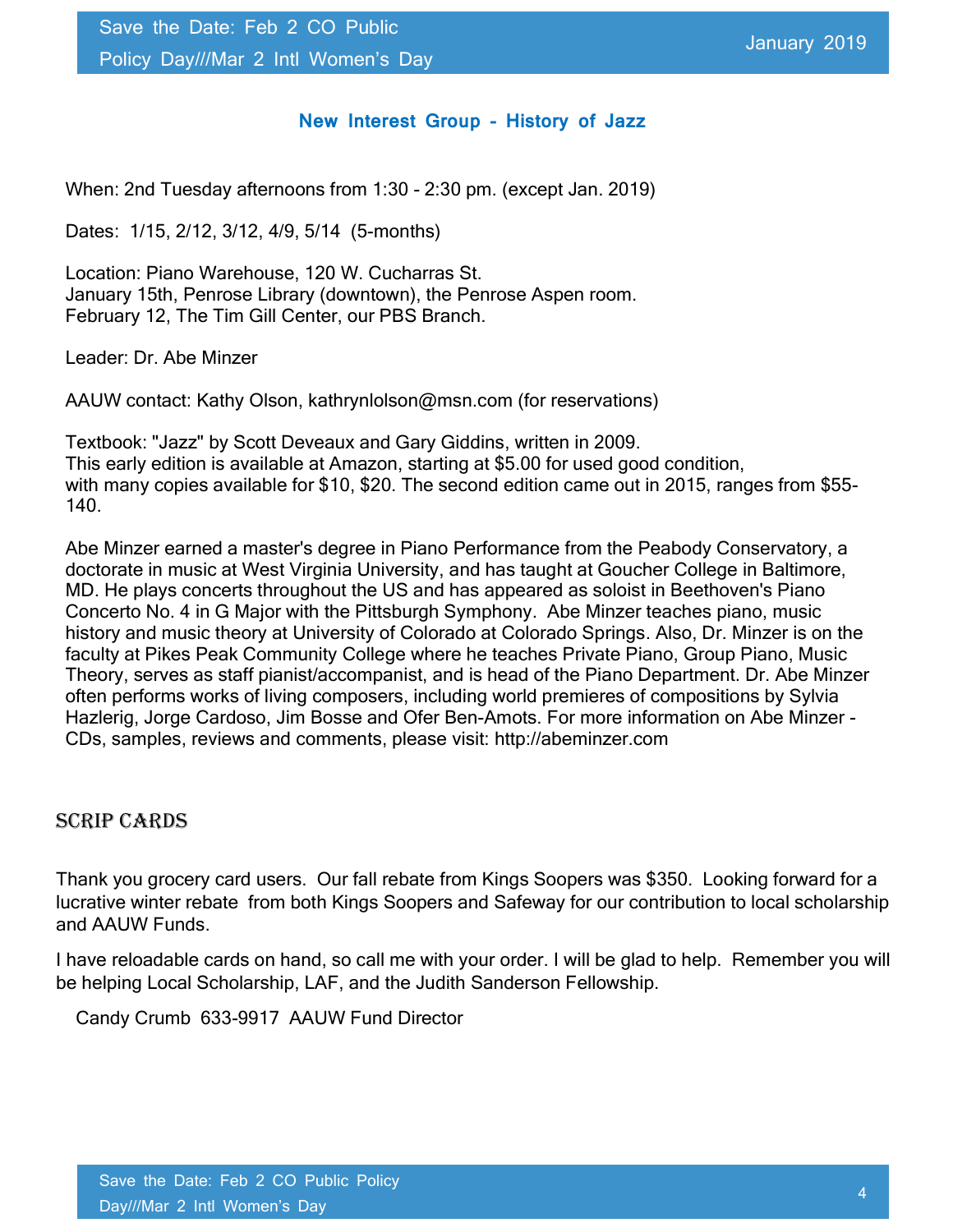# Interest Groups

Please send your input NLT January18, 2018 for the February Issue. LFG

## Various Days in the week/month

ARTS ON THE GO! Enjoy local music and theatre with your AAUW friends. No regularly scheduled meetings. Contact: Pam Maier. Pamela.S.Maier@gmail.com Cell: 719-694-4222

BRIDGE LIGHT. There are four groups who play on the days they have agreed upon once a month. Interested in starting another group or being a sub, let me know. Any skill level Is welcome. C. Lois Boschee, loisbos68@gmail.com

### **Mondays**

HARDY HIKERS: C: Pip Bodkin, 206-427-2444

| 01/7/19  | TBA - Volunteer needed     |                |
|----------|----------------------------|----------------|
| 01/14/19 | Perry Park - Back 40       | Marilyn Parker |
| 01/21/19 | Santa Fe Trail/Palmer Lake | Lois Boschee   |
| 01/28/19 | Palmer Park                | Joan Skoog     |

## **Tuesdays**

January 1, Tech Group: is not meeting this month. See you in February. Chair: Shirlea Griswold, sunni773x8@outlook,com 719-337-2886.

January 8. (The 1st Tues is New Years Day, so we'll meet on the 8th instead.) , VISUAL ARTS,1:30, Tim Gill Center, 315 E Costilla. "Xu Beihong – the World Famous Artist You Probably Never Heard Of!" presented by Sandy Halby. RSVP to Cindi Zenkert-Strange, **cmzenkertstrange@gmail.com.** 

January 8, READERS POTPOURRI 1:00 p.m. C: Margaret Miller, fergst41@yahoo.com, 719-641-4710. Book: The Second Mrs. Hockaday by Susan Rivers. Hostess/Leader Jan McKenzie, RSVP 719-597-7161, janzie18@msn.com

January 8, DINNER BOOK CLUB: Nedra Engelson, 574-5274, nengelson@aol.com, 5:45 p.m. The book is Destiny of the Republic by Candace Millard. We will meet at Wyatt's Pub & Grill, 806 Village Center Drive, 80919. Dixie Gordan will lead the discussion. Please contact Dixie at 405-514-4916 or dixie1@q.com to make a reservation.

January TBD, MORNING GLORY BOOK CLUB, TBDContact: Connie Higgins 265-5954.

January 22, UFO (UNFINISHED OBJECTS): C: Wynn Weidner, Hostess: Susan Wright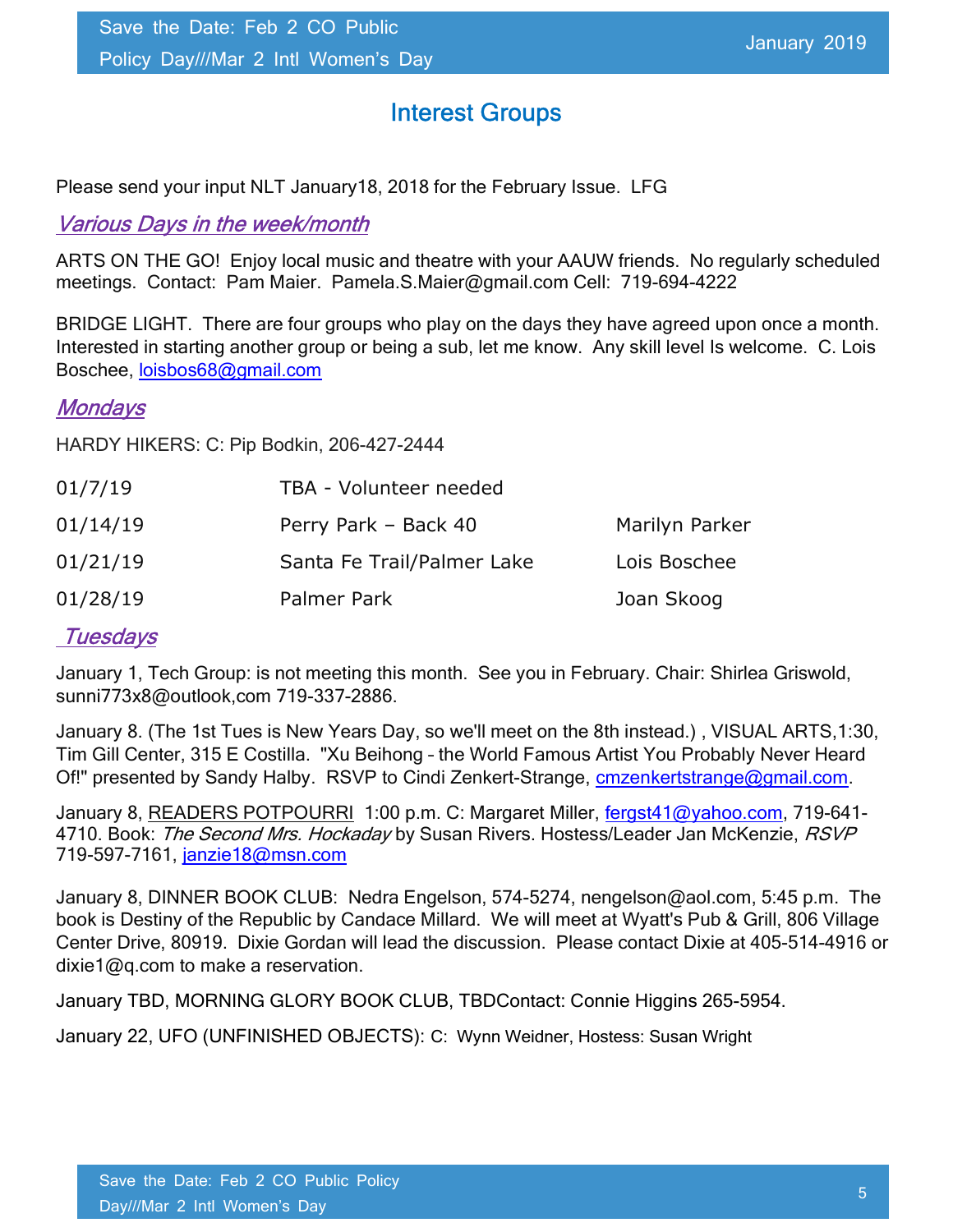#### Policy Day///Mar 2 Intl Women's Day

#### 2019 GREAT DECISIONS REGISTRATION INFORMATION

Great Decisions is America's largest discussion program on world affairs. Each year, the Federal Policy Association puts out a Briefing Book on the 8 most pressing global topics facing the country. Participation in the group includes reading the chapter on the topic to be discussed at each meeting then watching a twenty minute DVD on the topic prior to breaking into groups for discussion.

The topics are The Middle East: Regional Disorder, Nuclear negotiations: Back to the Future?,The Rise of Populism in Europe, Decoding U.S.-China Trade, India and Its Neighbors, Cyber Conflicts and Geopolitics, The United State and Mexico: Partnership Tested, State of the State Department and Diplomacy The 2019 Great Decisions Group will start meeting on Tuesday, February 5, 2019.

The group meets the 1st and 3rd Tuesday during the months of February, March, April and May from 1:30 to 3:30 at the Pikes Peak Library District-East Library. A complete schedule of meeting dates will be provided to participants post registration. Briefing Books are \$30.00 plus shipping. If you are interested in joining registering, please provide your email address and phone number to Jeanette Minniti at jeanetteminniti@gmail.com or call 719-481-3230.

### **Wednesdays**

January 9, SOUTHWEST STUDIES - 1:30pm - Location: Tim Gill Center, 315 E Costilla. Topic: The History and Significance of Estes Park with Feature on Colorado Women's Hall of Fame, Isabella Bird. Presented by: Jeanne Marsh and friends. Set up: Barbara Potter and Jan Zellmer.

January 8, LUNCHEON NOVEL I TBD. Chair: Georgina Burns, georgina.b1@juno.com and Sally Mathewson.

January 16, 2019 , LUNCHEON NOVEL II, 11:45am Will meet at the home of June Hallenbeck 115 Dolomite Drive to discuss Jefferson's Daughters.

January 16, AFTERNOON READERS: The Woman in Cabin 10. Contact Jana Burr 201-8072; jkbmtb@comcast.net

January 16, 5:00 pm, EVENING CONNECTIONS THROUGH TOPICS - meet at Manitou Brewing Company 725 Manitou Avenue. Enjoy a brewery tour with founder and co-owner, Kevin LeGrande followed by pay-as-you-go dinner. RSVP by January 9th to Marilyn Feaster aauw1719@gmail.com

January 23, CHOCOLATE LOVERS: 11:30 a.m. Lunch at The French Kitchen, 4771 N. Academy. RSVP to Georgina Burns, georgina.b1@juno.com, 598-7773.

### **Thursdays**

January TBD, WOMEN WHO WRITE: 9:30 a.m. Chair: Melanie Hudson, 205-7639, heartsdesire310@gmail.com. Please contact Melanie for location and other information.

January 10 CHAPTER & VERSE WRITING GROUP: 1:00 pm. Chair: Janet Condit 277-7590, jicondit@msn.com; Co-chair: Caroline Vulgamore, 520-5365, hvulgamore@gmail.com; Hostess: Kathy Brandt, 950 Big Valley Drive, 332-2458, kbrandt@coloradocollege.edu.

 Every Thursday MAH JONGG: 1 p.m. Valley Hi Golf Course. Contact Susan Bydalek at 465-2707 or sbydalek@yahoo.com Optional lunch at noon.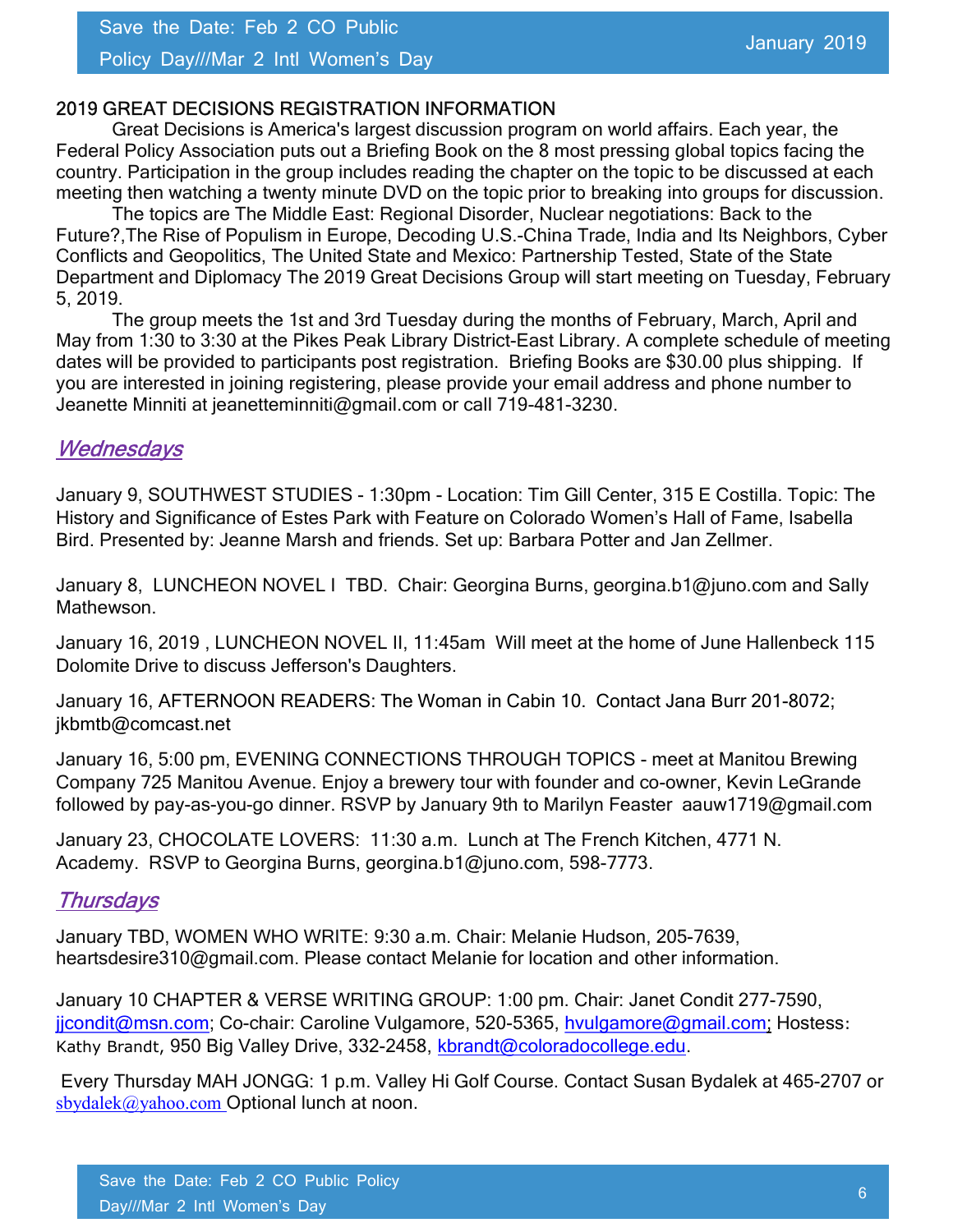## **Fridays**

January 4, EXPLORING LIVES AND CULTURES 10:00am Location: East Library, Room E1. Book to be discussed: (National Mentoring Month - All Pikes Peak Reads 2018) The Newcomers: Finding Refuge, Friendship and Hope in an American Classroom by Helen Thorpe. Co-Chairs: Eunice Ciaccio euninco.11@comcast.net & Janet Friedberg janetfriedberg@comcast.net.

January 18, LOCAL HISTORY, 1:00. NOTE TIME CHANGE. C: Judy Casey, jdcasey1@me.com, We are featuring a walking tour of Fountain Valley School, including the historic chapel, led by Dean Emory. H: Elizabeth Leslie. Contact her for parking details. elizabiz0125@gmail.com

### **Saturdays**

January 19, FRIENDS OF THE GRAPE (FOG) chair: Jeanne Marsh, 590-7237, jmarsh@pcisys.net Hosted by Janet and Jim Condit, 2335 Marston Heights, 277-7590, 6:00 p.m.

### Second Annual Ladies of Luncheon of Laughter

The AAUW Colorado Springs Branch held its second annual Ladies Luncheon of Laughter on Saturday, November 17th at the Deerfield Hills Community Center. The event is part of the Community Outreach program where the AAUW members sponsor lunch for ladies in the SE section of Colorado Springs. The SE has become a focus for the city to improve health, safety, education and opportunities for the residents of this area.

Our Speaker, Regina English a SE resident, presented an excellent talk on "Maximizing the present before it becomes a Memory". In addition to interactive activities causing much laughter among the 50 participants led by our own Phyllis Sperber, there were the sharing of ideas, meeting potential new members, learning about special projects in and for the SE, and many new acquaintances made. Another great example of promoting the Mission of AAUW.

Paula Munger and Janet Friedberg

VP's for Community Outreach

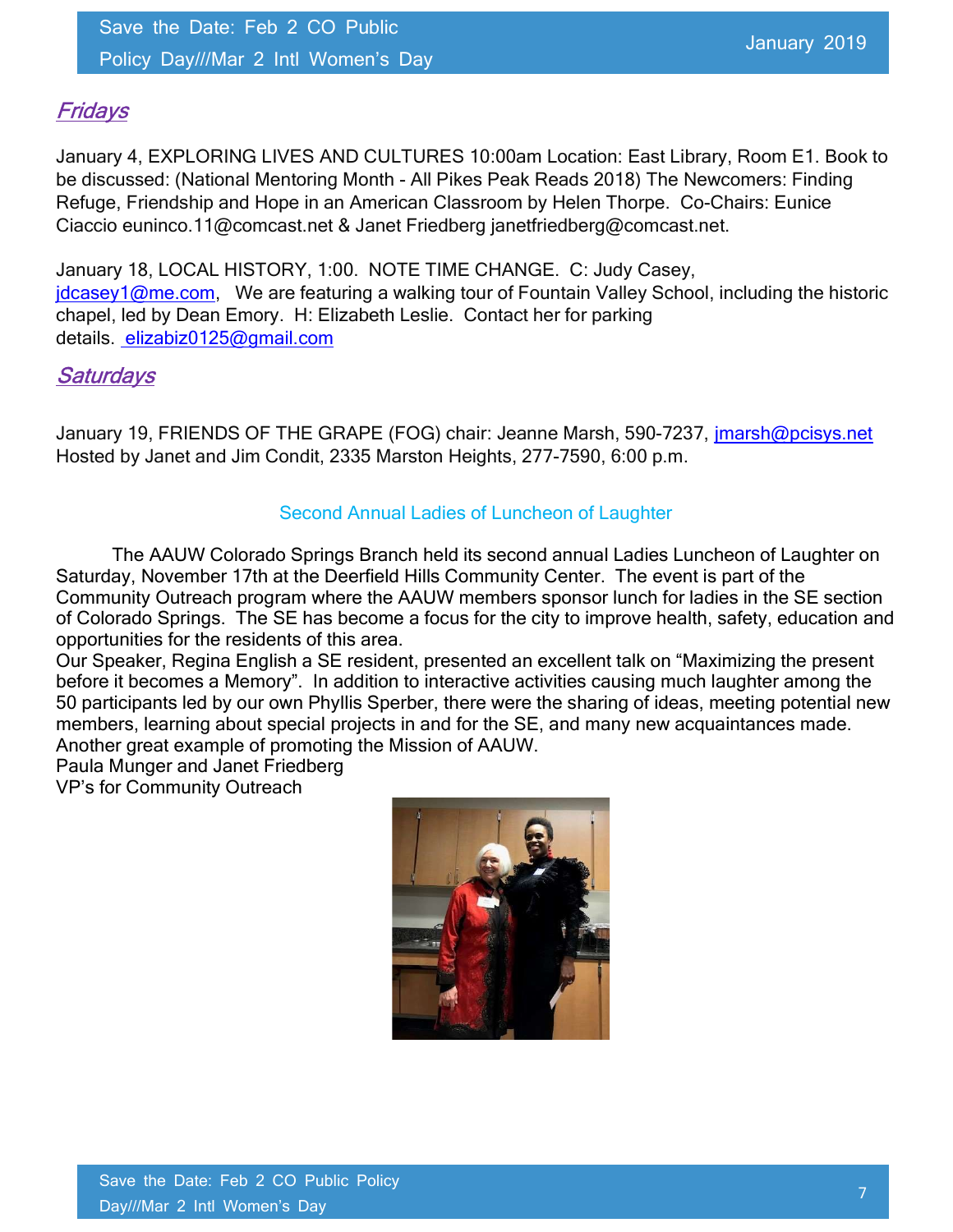# Saturday, February 16 AAUW Branch Meeting

What: February AAUW Branch Meeting: Jessy Randall Presents "What Is a Book?" Tour of Tutt Library immediately following.

When: Saturday, February 16 at 1:00

Where: Tutt Library of Colorado College, 1021 N Cascade

Cost: Free

Space is limited, so first come, first served.

Please rsvp to **cmzenkertstrange@gmail.com** 

Free Parking: Feb 16<sup>th</sup> is during CC's Block Break, so parking should not be an issue. Please use the Colorado College lot at the ne corner of Cascade and Uintah (enter off Uintah) On the parking map, it's the bright green area on the east side of Uintah.

https://www.coloradocollege.edu/offices/parking/parking-lot-map.html

## "What Is a Book?"

It's a simple question, but with fascinating answers that contradict many of our preconceived notions. Curator Jessy Randall will show materials from Special Collections at Colorado College that address this question, including a 4000-year-old cuneiform, a medieval codex, a leaf from a Gutenberg Bible, and a book made of glass. Attendees will have the opportunity to see and handle many of these items, as well as tour the state-of-the-art Tutt Library facility which opened in 2017.

Jessy Randall is the Curator of Special Collections at Colorado College, a position she has held since 2001. Every two years, she co-teaches a course in The History and Future of the Book. She is also a writer. Her most recent book is How to Tell If You Are Human, a collection of visual poems made from diagrams and other illustrations in old library books.

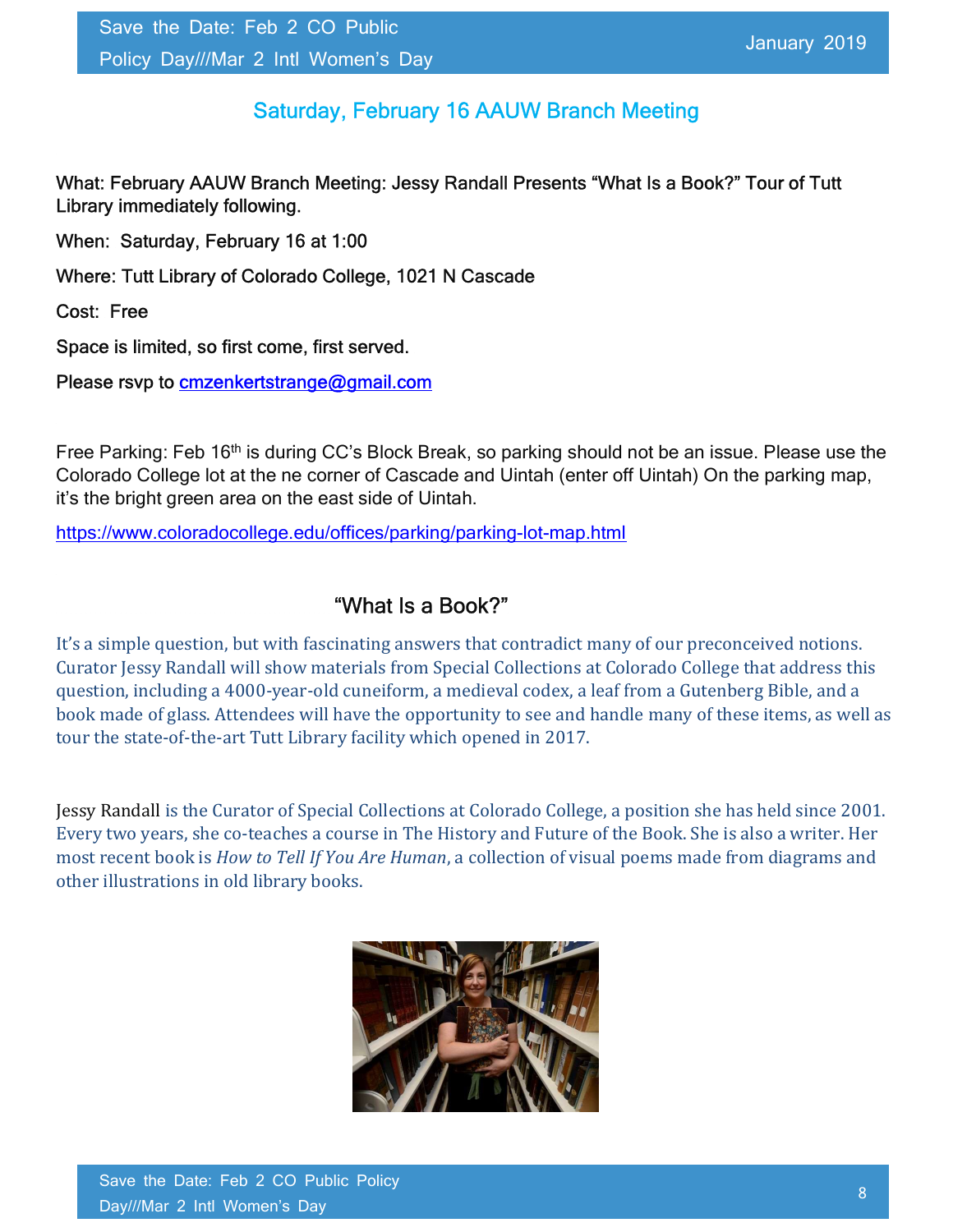# VISUAL ARTS

## January 8 Program

### "Xu Beihong – the World Famous Artist You Probably Never Heard Of!" presented by Sandy Halby.

Xu Beihong is one of the most famous artists in China and is well known throughout Asia, Russia, and Europe, but practically unheard of in the United States. He is probably most famous for his "Galloping Horses" painting, but his talents went far beyond inkbrush and traditional Chinese art. After the founding of the People's Republic of China in 1949, he served as the President of the Central Academy of Fine Arts and Chairman of the Chinese Artists' Association. We'll take a look at his life, his work, and his continuing

Save the date: Feb 5. 1:30 Mark Arnest, local pianist, composer and writer, will share the legacy of his father, the nationally recognized artist, Bernard Arnest.

RSVP to Cindi Zenkert-Strange, cmzenkertstrange@gmail.com.